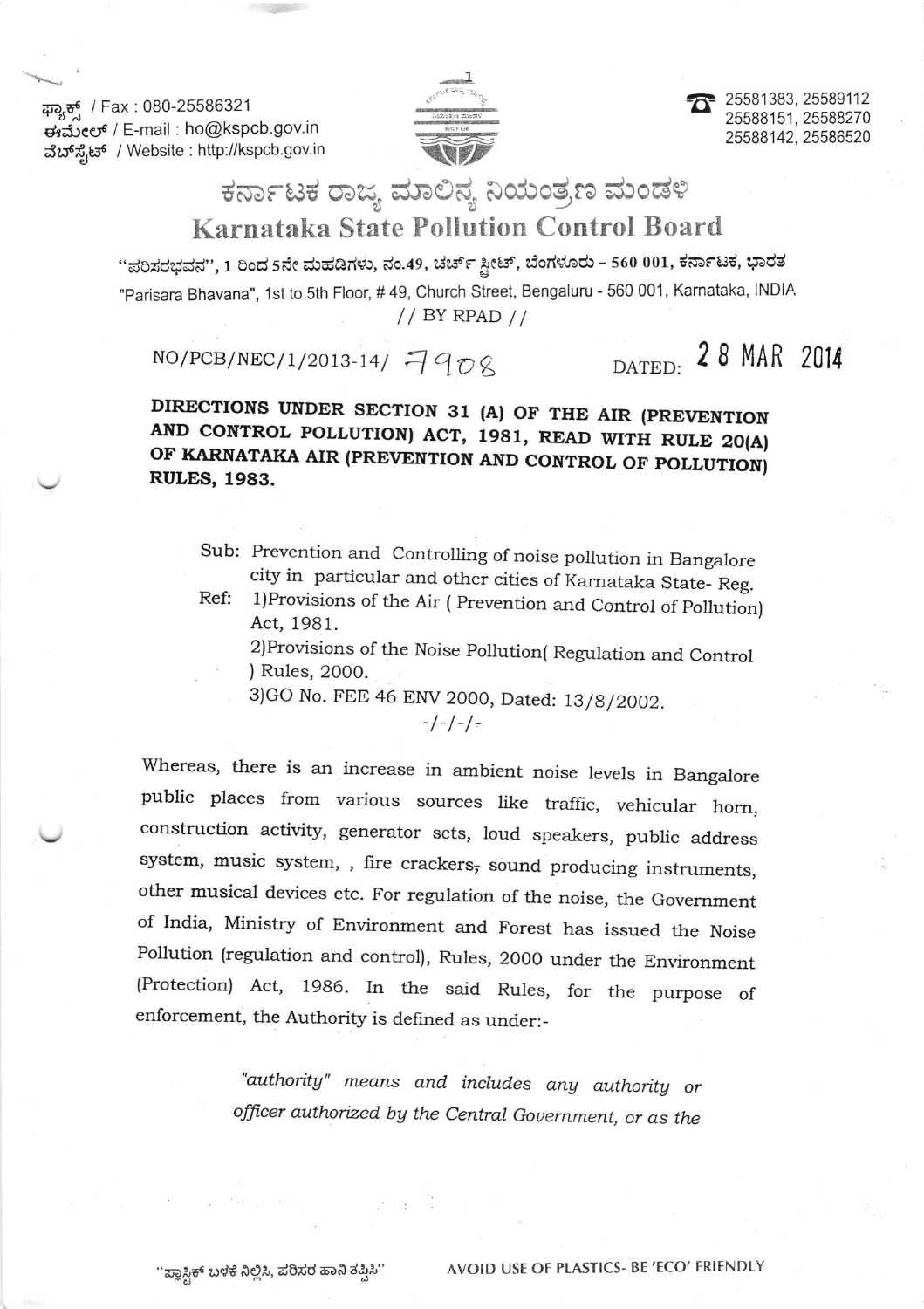case may be, the State Government in accordance with the laws in force and includes a District Magistrate, Police Commissioner, or any other officer not below the rank, of the Deputy Superintendent of Police designed for the maintenance of the ambient air quality standards in respect of noise under any law for the time being in force;"

The said Rules also stipulated the standards in respect of noise different areas/zones classified as Industrial, Commercial, for Residential or Silent areas/zones. The standards prescribed under Rule 3(1) and 4(1) of the said rules are as under:-

| Area Code | Category of Area/Zone | Limits in $dB(A)$ Leq <sup>*</sup> |            |
|-----------|-----------------------|------------------------------------|------------|
|           |                       | Day Time                           | Night Time |
| (A)       | Industrial area       | 75                                 | 70         |
| (B)       | Commercial area       | 65                                 | 55         |
| (C)       | Residential area      | 55                                 | 45         |
| (D        | Silence Zone          | 50                                 | 40         |

AMBIENT AIR QUALITY STANDARDS IN RESPECT OF NOISE

Day time shall mean from 6.00 a.m. to 10.00 p.m. Note: 1.

Night time shall mean from 10.00 p.m. to 6.00 a.m. 2.

Silence zone is defined as an area comprising not less than  $(3.$ 100 meters around hospitals, educational institutions and courts. The silence zones are zones which are declared as such by the competent authority).

Mixed categories of areas may be declared as one of the 4. four above mentioned categories by the competent authority.